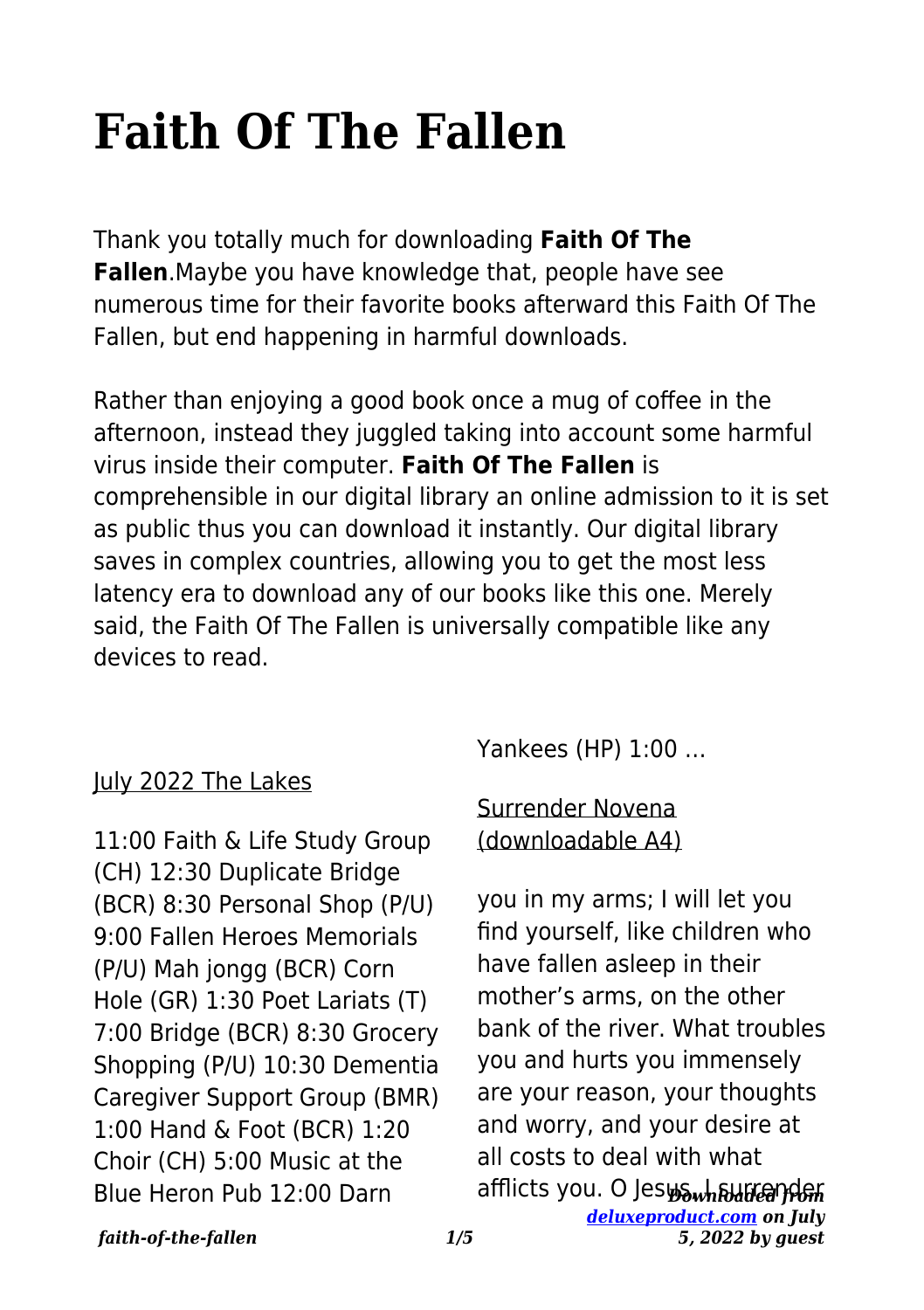myself to you, take care of everything ...

## **THE APOSTLES CREED - Association of Free Lutheran …**

CONFESSIONS OF FAITH "Now I make known to you, brethren, the gospel which I preached to you, which also you received, in which you stand, by which also you are saved, if you hold fast the word which I preached to you, unless you believed in vain. For I delivered to you as of first importance what I also received, that Christ died for our sins according to the Scriptures, and that He was …

# **EDITION Fundamental BELIEFS 2 - Adventist.org**

gressions, and exercise faith in Jesus as Saviour and Lord, Substitute and Example. This saving faith comes through the divine power of the Word and is the gift of God's grace. Through Christ we are justiied, adopted as God's sons and daughters, and delivered from the lordship of sin. Through the Spirit we are born again and sanctiied; the ...

# Trump is Satan - Harvard **University**

Washington Republicans the other fallen angels. In 2016, Republicans made a deal with the devil. Like Dr Faustus, they sold their souls for power. Now they stifle their consciences, never speak ill of President Trump, hug him closely, fearing the wrath of his base. The same Lindsey Graham who in 2016 wrote, 'If we nominate Trump, we will get destroyed … and we will deserve it,' …

#### Catholic Funeral Mass Template

it is our certain faith that your Son, who died on the Cross, was raised from the dead, the first-fruits of all who have fallen asleep. Grant that through this mystery your servant Name, who has gone to his/her rest in Christ, may share in the joy of his resurrection. We ask this through our Lord Jesus Christ, your Son, who lives and reigns with you and the Holy Spirit, one God, for ever and ...

#### *Downloaded from* Brooks Planning*[deluxeproduct.com](http://deluxeproduct.com) on July 5, 2022 by guest* The Alchemist Paulo Coelho -

#### *faith-of-the-fallen 2/5*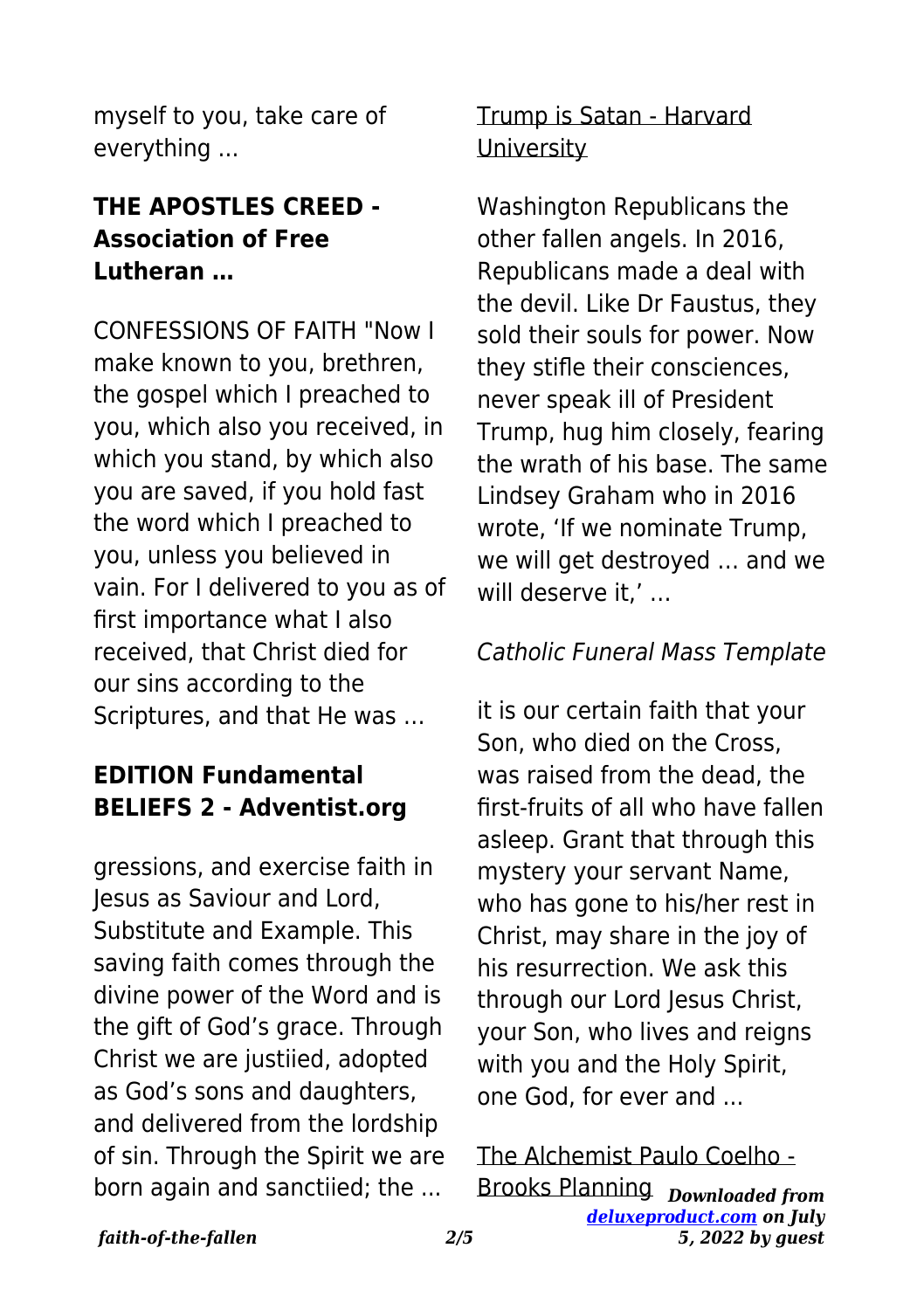But I never lost faith in the book or ever wavered in my vision. Why? Because it was me in there, all of me, heart and soul. I was living my own metaphor. A man sets out on a journey, dreaming of a beautiful or magical place, in pursuit of some unknown treasure. At the end of his journey, the. man realizes the treasure was with him the entire time. I was following my Personal Legend, …

#### An Occurrence at Owl Creek Bridge - PBworks

a civilian who was at heart a soldier, and who in good faith and without too much qualification assented to at least a part of the frankly villainous dictum that all is fair in love and war. One evening while Fahrquhar and his w ife were sitting on a rustic bench near the entrance to his grounds, a gray-clad soldier rode up to the gate and asked for a drink of water. Mrs. Fahrquhar …

#### **Servant of God Fr. Dolindo Ruotolo,**

who have fallen asleep in their mother's arms, on the other bank of the river . What troubles you and hurts you immensely are your reason, your thoughts and worry, and your desire at all costs to deal with what afflicts you . O Jesus, I surrender myself to you, take care of everything! (10 times)

# The Sovereignty of God (Unabridged) - Monergism

of Adam's fallen children. And if there are few who believe that, so far as he is concerned, the condition of the sinner is entirely hopeless, there are fewer still who really believe in the absolute Sovereignty of God. In addition to the widespread effects of unscriptural teaching, we also have to reckon with the deplorable superficiality of the

## 5 Recovering from Disaster - FEMA

bridges, roads, and sidewalk<del>f</del>om *[deluxeproduct.com](http://deluxeproduct.com) on July* • Stay off the streets. If you must go out, watch for fallen objects; downed elec-trical wires; and weakened walls,

*faith-of-the-fallen 3/5*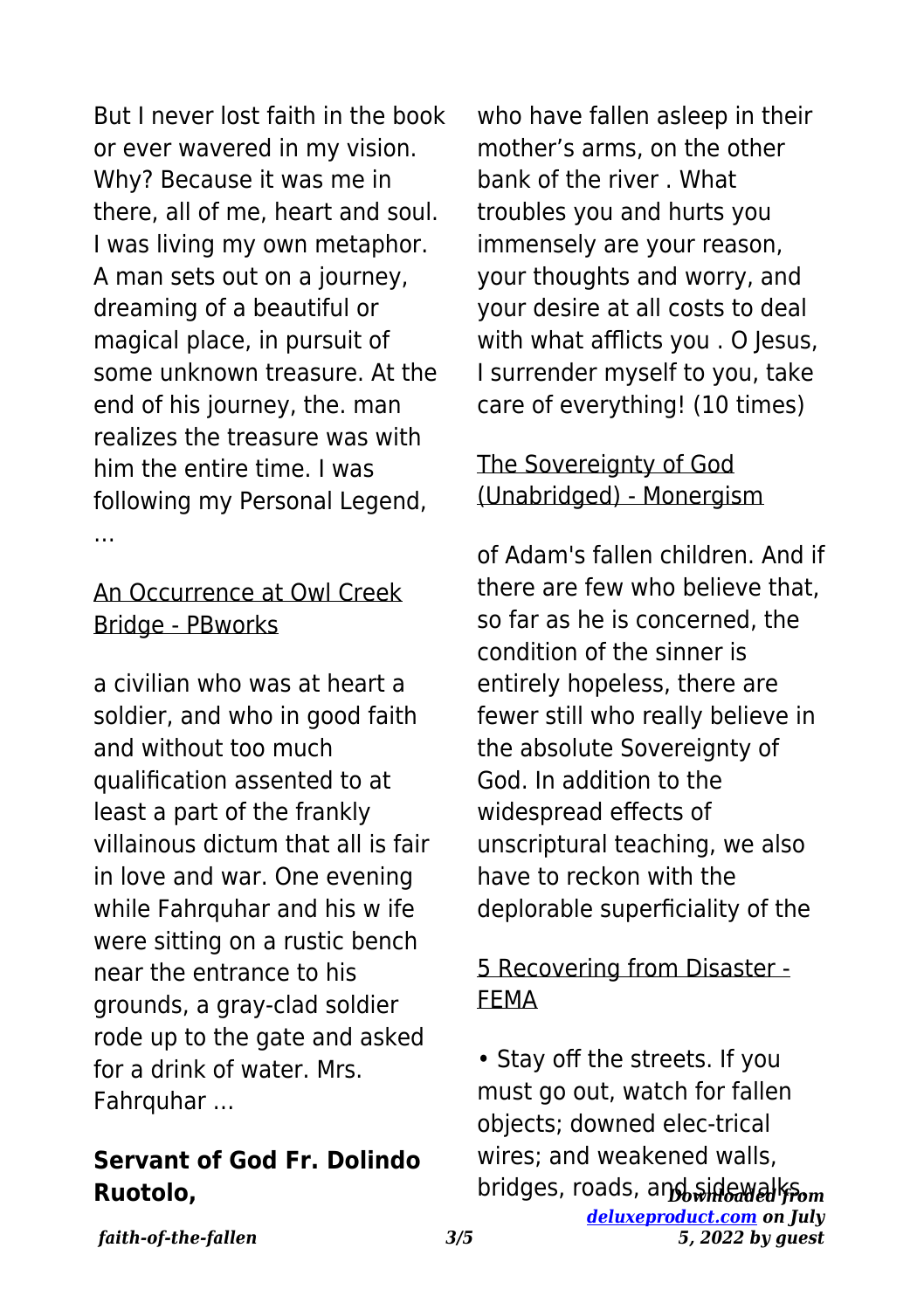Walk carefully around the outside and check for loose power lines, gas leaks, and Before You Enter Your Yome structural damage. If you have any doubts about safety, have your residence in-

## The Complete Book of Enoch: Standard English Version

fallen angels. The Enochian writings, in addition to many other writings that were excluded (or lost) from the Bible (i.e., the Book of Tobit, Esdras, etc.) were widely recognized by many of the early church fathers as "Apocryphal" writings. The term "apocrypha" is derived from the Greek word meaning "hidden" or "secret".

# ROMANS 8:18-30 THE ROLE OF SUFFERING IN CONFORMATION TO CHRIST

14/11/2013 · Adam terms' 10 of faith. Thirdly, Romans 8:18−30 sets the tone for Romans 9−11 with its argument on God's faithfulness explained according to traditional Jewish motifs. Futility of Creation and

Hope of New Creation A central element in Romans 8:18−30 involves the portrayal of the cosmos, its current state as well as its anticipated future. A portrait is presented of an …

# **Fact sheet: JobKeeper Payment — Frequently Asked Questions**

estimate their GST turnover has fallen or will likely fall by 30 per cent or more; or • their business has an aggregated turnover of \$1 billion or more (for income tax purposes) and estimate their GST turnover has fallen or will likely fall by 50 per cent or more; or • their business is not subject to the Major Bank Levy.

# **BWAS Table of Contents - Amazon S3**

baptismal gift is r**endaleded** from *[deluxeproduct.com](http://deluxeproduct.com) on July 5, 2022 by guest* also insisted upon the necessity of adult conversion for those who have fallen from grace. A person who matures into moral accountability must respond to God's grace in repentance and faith. Without personal decision and commitment to Christ, the

*faith-of-the-fallen 4/5*